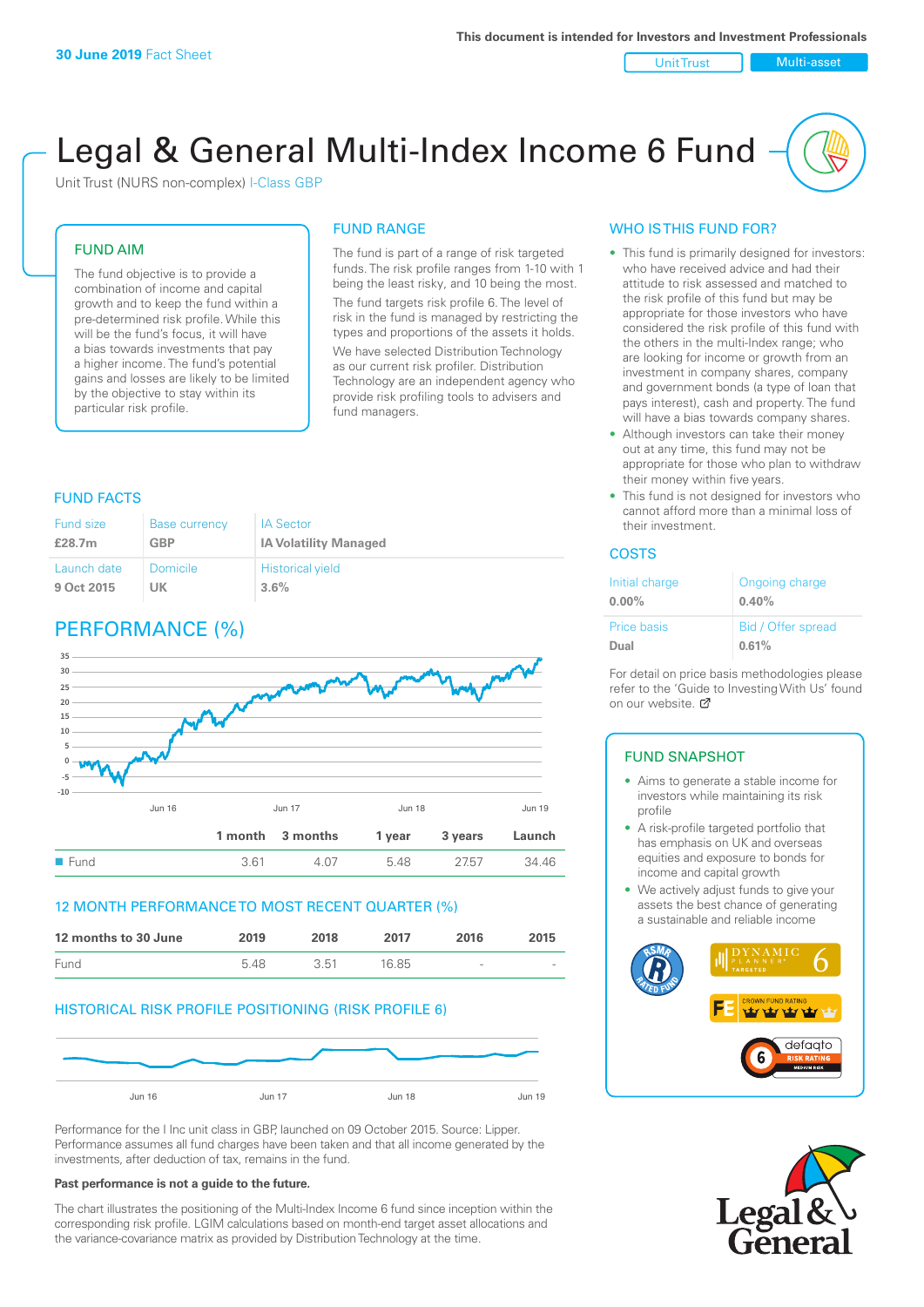### Legal & General Multi-Index Income 6 Fund

Unit Trust (NURS non-complex) I-Class GBP

### PORTFOLIO BREAKDOWN

All data source LGIM unless otherwise stated. Totals may not sum due to rounding.





### FUND MANAGERS

The fund managers have responsibility for managing the multi-index fund range. They are part of the Multi-Asset Funds (MAF) team in LGIM. This team focuses on designing and managing multi-asset funds that are tailored to match the specific objectives of various client types. The team sits within a wider Asset Allocation team which combines both depth of experience with a broad range of expertise from different fields, including fund management, investment consulting and risk management roles.

## TOP 10 HOLDINGS (%)

| <b>L&amp;G UK Index Trust</b>                                    | 10.9 |
|------------------------------------------------------------------|------|
| iShares UK Dividend UCITS ETF                                    | 10.5 |
| L&G Emerging Markets Government Bond (Local Currency) Index Fund | 8.0  |
| L&G Emerging Markets Government Bond (US\$) Index Fund           | 7.6  |
| L&G US Index Trust                                               | 6.9  |
| L&G High Income Trust                                            | 5.6  |
| L&G European Index Trust                                         | 5.0  |
| L&G Global Emerging Markets Index Fund                           | 4.9  |
| <b>L&amp;G Pacific Index Trust</b>                               | 4.8  |
| iShares Euro Dividend UCITS ETF                                  | 4.0  |